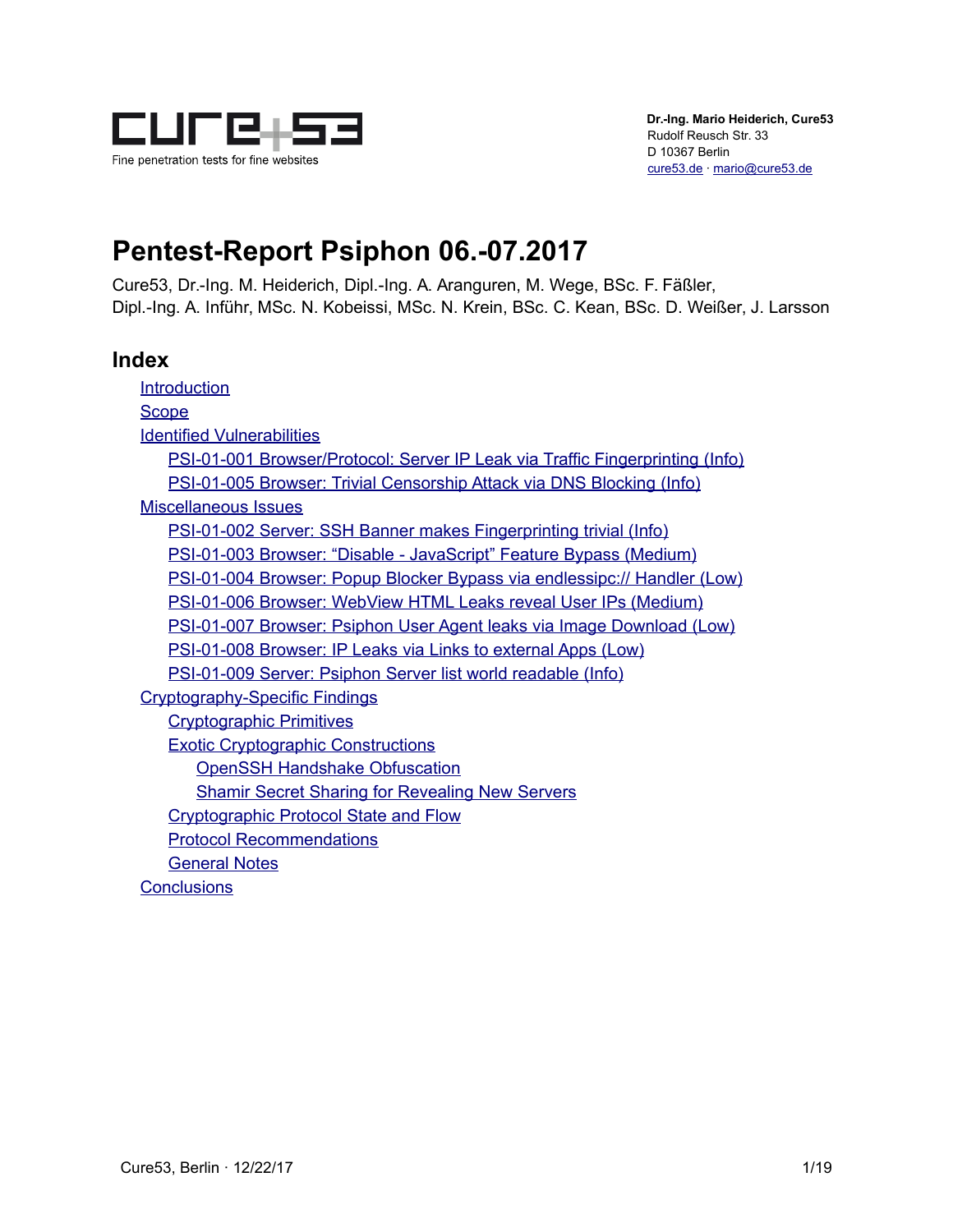

## <span id="page-1-0"></span>**Introduction**

*"Psiphon is a circumvention tool from Psiphon Inc. that utilizes VPN, SSH and HTTP Proxy technology to provide you with uncensored access to Internet content. Your Psiphon client will automatically learn about new access points to maximize your chances of bypassing censorship. Psiphon is designed to provide you with open access to online content. Psiphon does not increase your online privacy, and should not be considered or used as an online security tool."*

From<https://www.psiphon3.com/en/index.html>

This report documents the findings of a Cure53 security assessment of Psiphon entities. The test took place in late June and early July of 2017 and was carried out over the course of twenty-two days. A team of nine testers from the Cure53 team was involved in this project, which overall resulted in a positive outcome regarding the security of the tested Psiphon suite. The tests revealed a surprisingly small number of findings which, even more unexpectedly, had very low severity rankings.

The assessment set out to examine a rather large number of security realms at Psiphon. In scope were multiple components of the Psiphon software compound, including the tunnel-core client and server, the library glue, the Psiphon iOS app and, last but not least, the Psiphon iOS browser. This very broad premise and scope explain the necessity for involving a rather large number of testers with properly matched expertise in different arenas. In sum, the tests included code audits, actual penetration tests, protocol and configuration reviews, and a cryptographic audit.

As for the approach, the tests followed a white-box methodology. The Cure53 team was granted access to the entire Psiphon code base and received pre-built apps. The testers could consult documentation and set up local and remote test servers to analyze traffic, server robustness, and the general behaviors of the software compound under stress. In addition to the software security testing, the cryptographic implementations were given a thorough review as well. Further, Cure53 looked at the general communication protocol Psiphon uses, checked the server communications and configurations, and inspected the library code used by several components.

The tests progressed smoothly. During the process, the Cure53 testing team was in close contact with the Psiphon team via email. Email communication exchanges were occasionally used to ask for clarity within the updated documentation and pertained to requesting minor assistance during the software setup process. Early on, the testers had shared a conviction that the software compound greatly benefitted from a number of software security audits in the past. Needless to say, this is reflected in findings. Among the total nine issues discovered, only two were marked as security vulnerabilities and were further ascribed with the lowest "Informational" severity ranking. The remaining five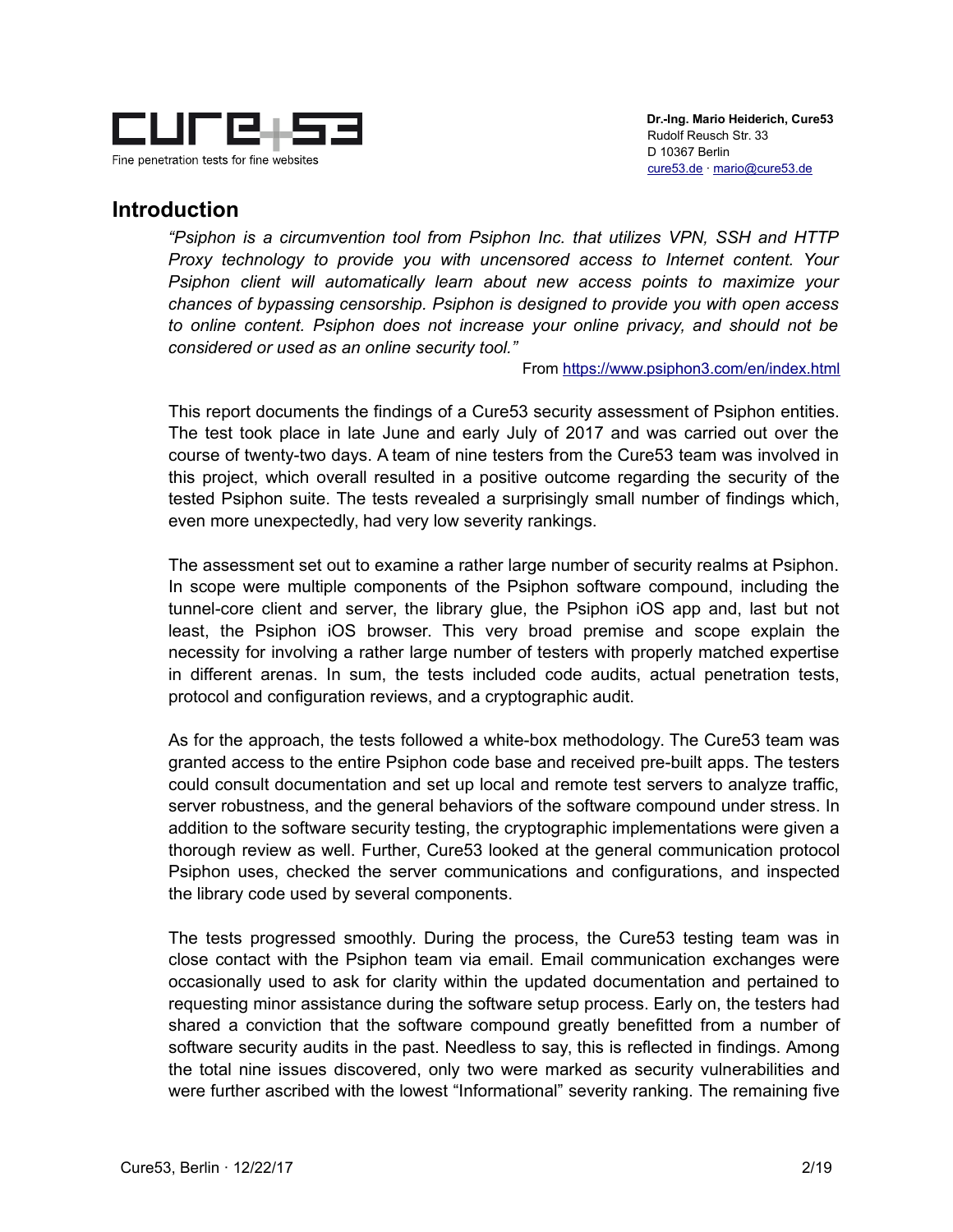

findings comprised general weaknesses with similarly minimal bearing on Psiphon's overall security. As it stands, a combination of very clean code with a very precise and specific threat model leaves almost no realistic attack surface for adversaries.

The report will now describe the few findings on a case-by-case basis, then providing an itemized commentary on the cryptographic realm. In the final section, it will deliver a conclusion, again elaborating on test coverage and findings. The Cure53 testing team offers general impressions about the security level of the tested Psiphon software components in the closing paragraphs.

*Note: This report was updated on December 22nd 2017 to reflect all changes between report submission and release date.*

## <span id="page-2-0"></span>**Scope**

- **Psiphon Client**
	- <https://github.com/Psiphon-Labs/psiphon-tunnel-core/tree/master/ConsoleClient>
- **Psiphon Client & Server Binaries**
	- Binaries and sample configuration files were shared with Cure53
- **Psiphon Mobile Binaries**
	- Binaries were shared with Cure53
- **Psiphon Server**
	- [https://github.com/Psiphon-Labs/psiphon-tunnel](https://github.com/Psiphon-Labs/psiphon-tunnel-core/blob/master/Server/README.md)[core/blob/master/Server/README.md](https://github.com/Psiphon-Labs/psiphon-tunnel-core/blob/master/Server/README.md)
- **Psiphon iOS Library**
	- [https://github.com/Psiphon-Labs/psiphon-tunnel](https://github.com/Psiphon-Labs/psiphon-tunnel-core/tree/master/MobileLibrary/iOS/PsiphonTunnel/PsiphonTunnel)[core/tree/master/MobileLibrary/iOS/PsiphonTunnel/PsiphonTunnel](https://github.com/Psiphon-Labs/psiphon-tunnel-core/tree/master/MobileLibrary/iOS/PsiphonTunnel/PsiphonTunnel)
- **Psiphon iOS Browser**
	- ◦<https://github.com/Psiphon-Inc/endless>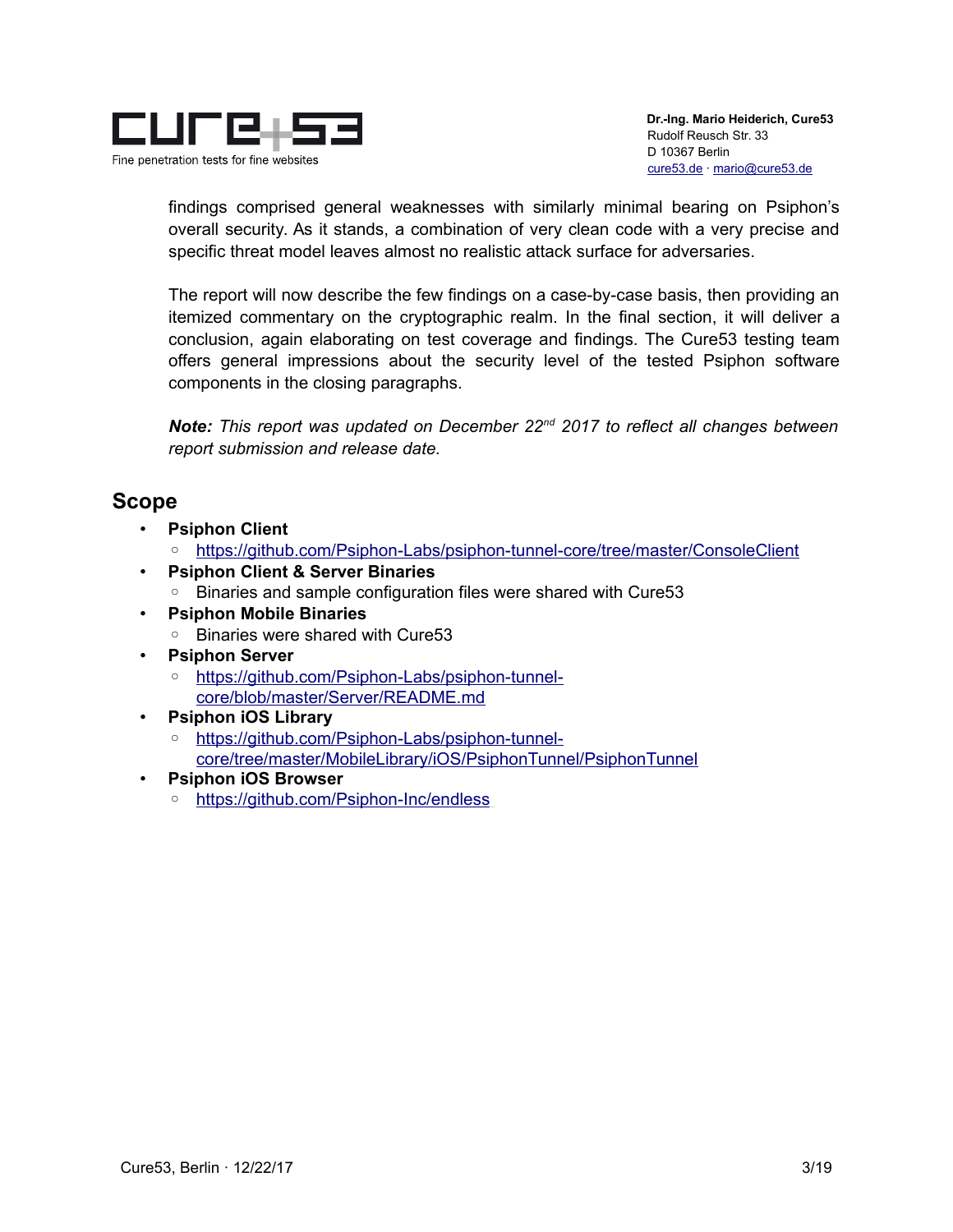

## <span id="page-3-1"></span>**Identified Vulnerabilities**

The following sections list both vulnerabilities and implementation issues spotted during the testing period. Note that findings are listed in a chronological order rather than by their degree of severity and impact. The aforementioned severity rank is simply given in brackets following the title heading for each vulnerability. Each vulnerability is additionally given a unique identifier (e.g. *PSI-01-001*) for the purpose of facilitating any future follow-up correspondence.

## <span id="page-3-0"></span>**PSI-01-001 Browser/Protocol: Server IP Leak via Traffic Fingerprinting** *(Info)*

*Update: This will be addressed in future releases.*

It was found that the iOS app makes frequent requests to CDN servers. These requests are easy to identify as they conform to a number of patterns which may be used by a malicious government or similar parties to block Psiphon servers. More specifically, heartbeat requests conform to the patterns enumerated below.

- 1. The requests occur very frequently; when the iOS browser is idle, they occur every one to five seconds.
- 2. The response is almost always 135 bytes in length for an empty request when the browser is idle.
- 3. The request is always POST, with the same Cookie and Content-Type; it occasionally switches the Host and User-Agent headers.
- 4. The host in the Host Header does not correspond to the IP address being queried and fails to DNS-resolve.
- 5. When a POST body appears, it is encrypted despite the request being clear-text HTTP.

Heartbeat requests can be found next.

```
Request:
POST / HTTP/1.1
Host: www.██████████████████motive.com
User-Agent: Opera/9.80 (Windows NT 5.1; U; en) Presto/2.10.289 Version/12.01
Content-Length: 0
Content-Type: application/octet-stream
Cookie: T=v6UNh9nDupvCw9wZqt-pvA
Connection: close
[...optional encrypted payload here...]
```
#### **Response:**

HTTP/1.1 200 OK Content-Length: 0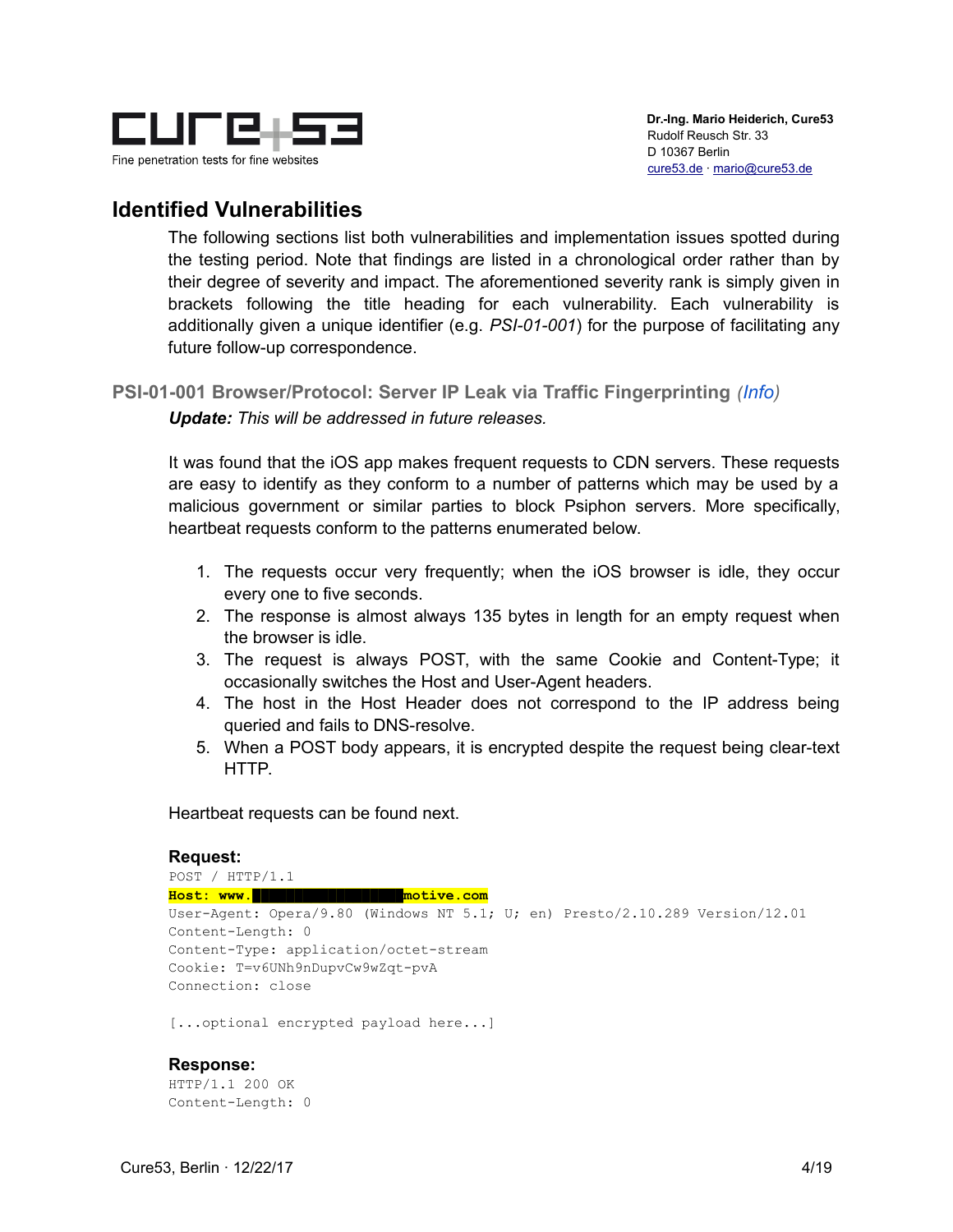

Content-Type: text/plain; charset=utf-8 Date: Thu, 22 Jun 2017 14:18:50 GMT Connection: close

It can be observed that the host in the Host Header sent to the CDN server does not resolve to any real domain.

#### **Command:**

host www.**███████████████████**motive.com

**Output:** Host www.**███████████████████**motive.com not found: 3(NXDOMAIN)

It is recommended to make requests more indistinguishable from normal browsingdriven traffic. One approach would be to start using request bodies that seem normally URL-encoded instead of having completely encrypted items. Furthermore, the requests should vary in the response size, rely on different intervals for the heartbeats, and employ encodings that use the same character set as the one commonly found on websites. The goal should be to make it as challenging as possible for a censor to discern a normal browsing request from a Psiphon browsing request. Same logic behind the hardening should be applied to responses.

## <span id="page-4-0"></span>**PSI-01-005 Browser: Trivial Censorship Attack via DNS Blocking** *(Info)*

*Update: This issue was fixed and the fixes were verified by Cure53*

It was found that a malicious government can trivially prevent users of the iOS Psiphon Browser from accessing unwanted domains. This can be accomplished by failing to resolve the censored domain names. When this takes place, the Psiphon Browser app lags and is unable to render any sites, including the *psiphontoday.com* start page. This issue can be replicated by changing the DNS settings on a test iDevice, pointing to a server where *dnschef<sup>i</sup>* is running. The aim is to have the DNS request accepted but then see that the DNS query never resolves. This can be accomplished by setting an upstream name server that does not exist, in this example 127.0.0.1

#### **Command:**

dnschef -i 192.168.7.231 **--nameservers=127.0.0.1**

<span id="page-4-1"></span><sup>1</sup> <https://thesprawl.org/projects/dnschef/>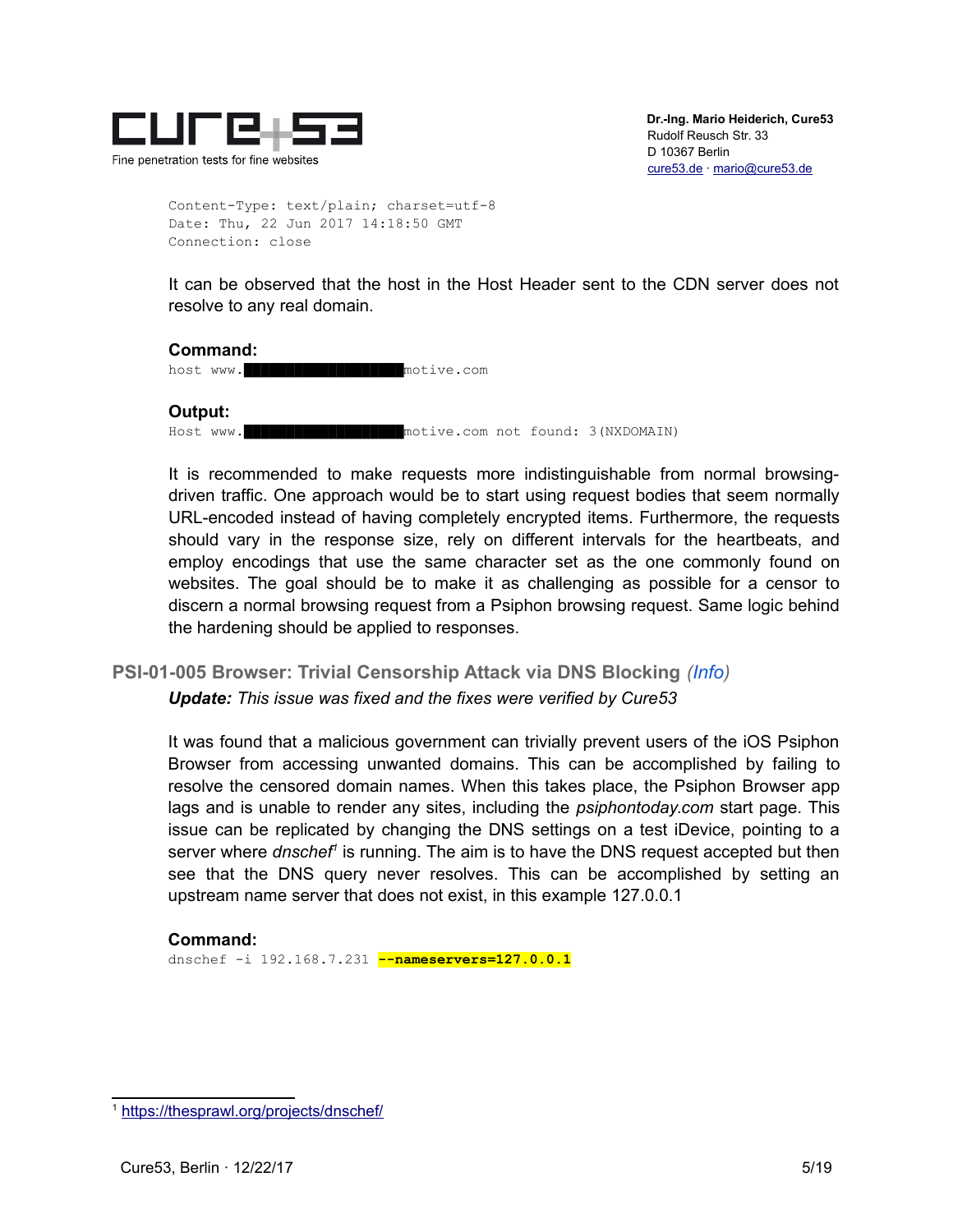

#### **Output:** [17:41:59] 192.168.7.196: proxying the response of type 'A' for www.psiphontoday.com **[!] Could not proxy request: timed out** [...]

In the UI, the browser window remains blank. All attempts to load any pages will fail and after some minutes a pop-up might eventually appear. The displayed feedback is that the request timed out.



*Fig.: Psiphon is unable to load any page*

An error can be tracked on the iOS logs when an attack takes place. This is illustrated next.

#### **iOS logs output:**

```
Jun 27 19:01:00 iPhone-5s-196 networkd[267] <Error>: -[NETProxyLookup url] 
invalid URL scheme '55348'
```
The root cause for the issue appears to be located in the files specified below.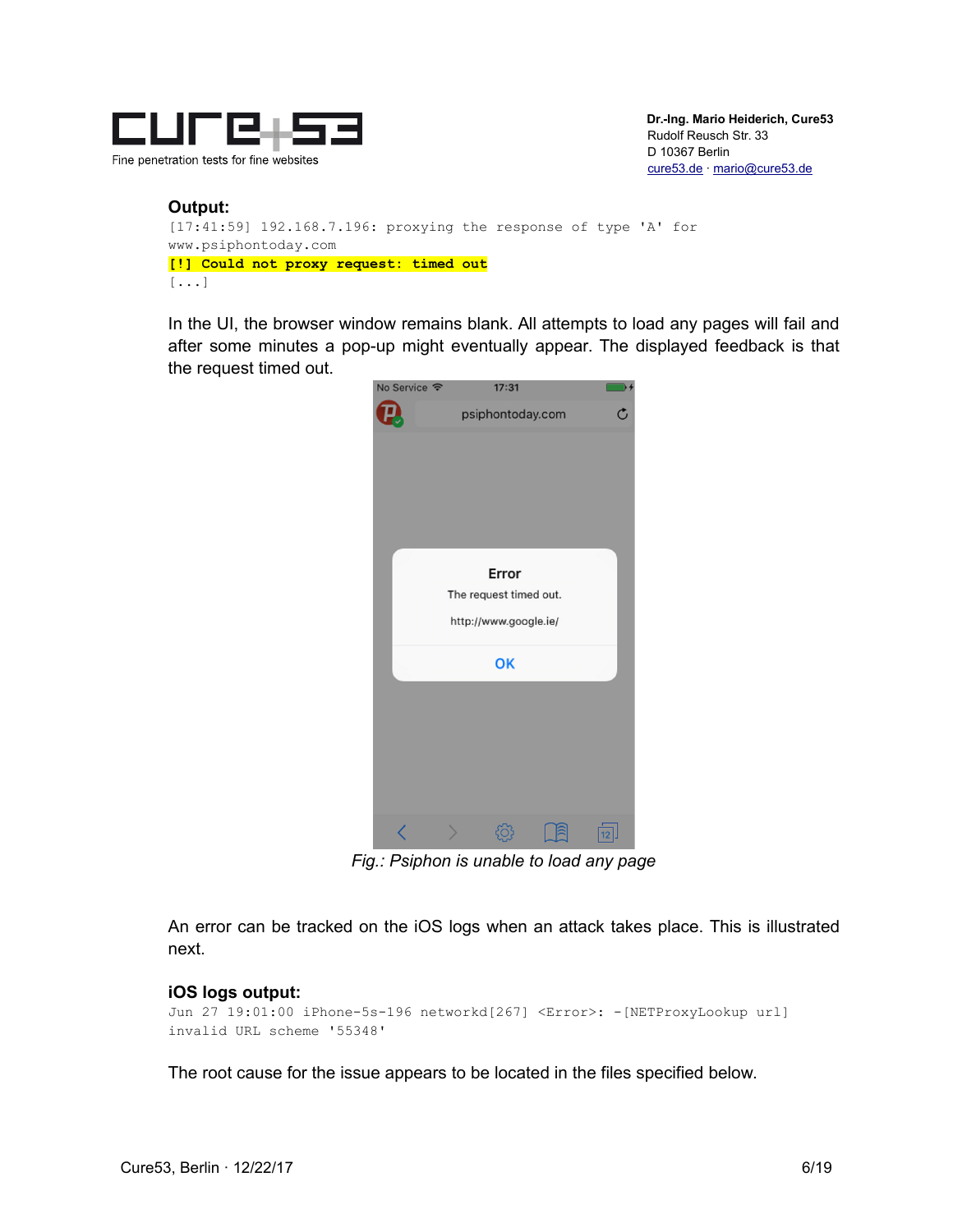

#### **File:**

*External/JiveAuthenticatingHTTPProtocol/JAHPAuthenticatingHTTPProtocol.m*

#### **Affected Code:**

```
 431 - (id)initWithRequest:(NSURLRequest *)request cachedResponse:
(NSCachedURLResponse *)cachedResponse client:(id <NSURLProtocolClient>)client
 432 {
[\ldots] 535 if (!_isOrigin) {
 536 if (![LocalNetworkChecker isHostOnLocalNet:[[mutableRequest
mainDocumentURL] host]] && [LocalNetworkChecker isHostOnLocalNet:
[[mutableRequest URL] host [1]) {
537 [[self class] authenticatingHTTPProtocol:self
logWithFormat:@"[Tab %@] blocking request from origin %@ to local net host %@", 
_wvt.tabIndex, [m utableRequest mainDocumentURL], [mutableRequest URL]];
538 cancelLoading();
 539 return nil;
 540 }
 541 }
```
#### **File:**

*Endless/LocalNetworkChecker.m*

#### **Affected Code:**

```
 82 + (BOOL)isHostOnLocalNet:(NSString *)host
 83 {
[...]
119 NSArray *ips = [[self class] addressesForHostname:host];
[\ldots] 31 + (NSArray *)addressesForHostname:(NSString *)host {
[\ldots] 45 CFHostRef hostRef = CFHostCreateWithName(kCFAllocatorDefault, 
(__bridge CFStringRef)host);
  46 if (!CFHostStartInfoResolution(hostRef, kCFHostAddresses, nil)) {
 47 CFRelease(hostRef);
 48 return nil;
 49 }
```
The snippets above demonstrate that the *isHostOnLocalNet* function is invoked every time an HTTP request is made. This results in a DNS resolution via *addressesForHostname*, which in turn uses the *CFHostStartInfoResolution* function in synchronous mode.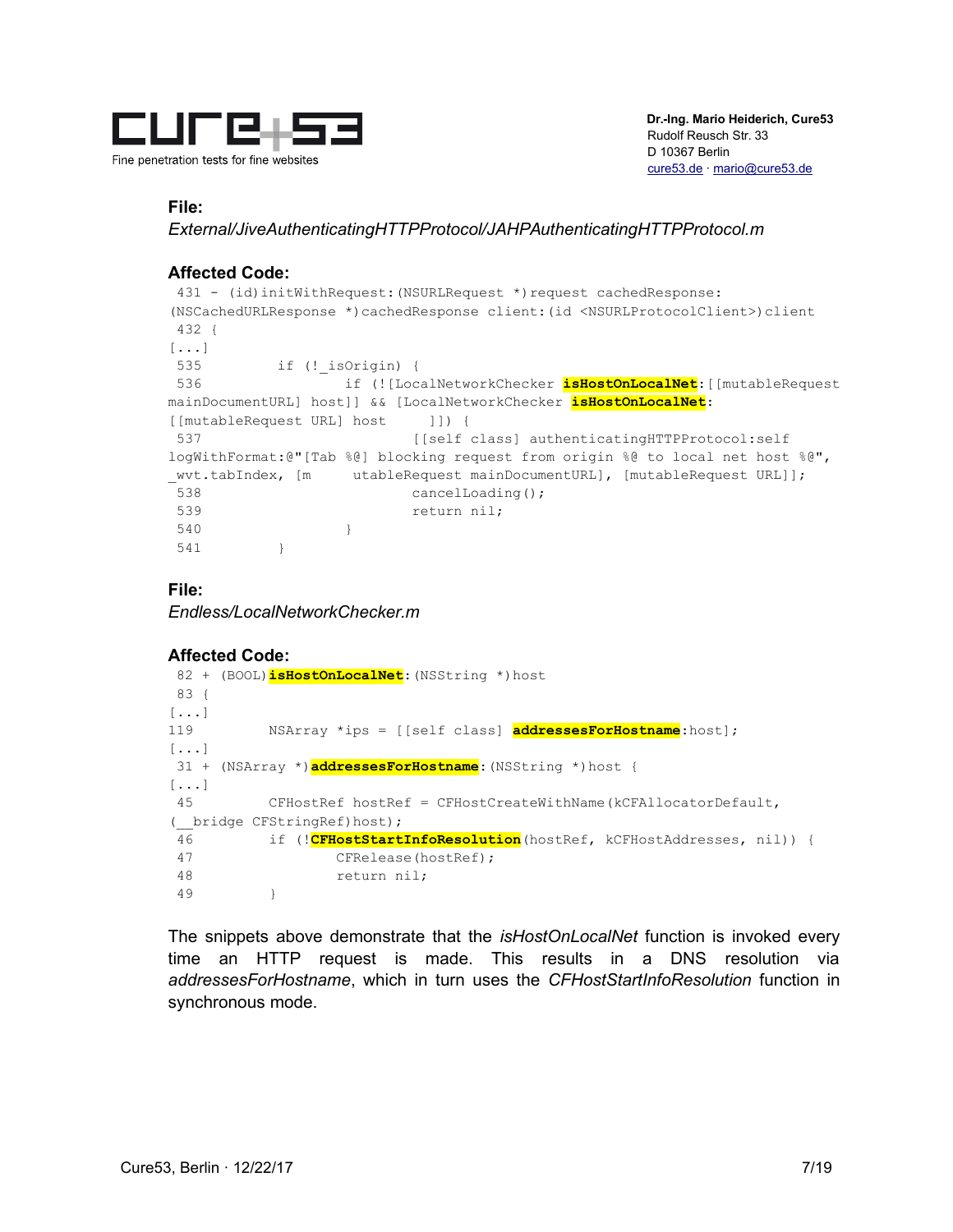

As a consequence, execution of Psiphon code paths is blocked when the DNS resolution fails to complete. The explanation of this finding can be read from the Apple documentation<sup>[2](#page-7-2)</sup>:

*"In synchronous mode, this function blocks until the resolution has completed"*

The excerpt and earlier descriptions demonstrate how selective blocking of DNS responses for unwanted domains can be a very effective way for a censor to defeat Psiphon. It should be noted that the ease of success here is in part due to the leakage of user-activity via clear-text DNS requests over the network. This behavior is not considered an issue by Psiphon as its main goal is to provide censorship circumvention rather than anonymity.

It is recommended to implement a fallback method to resolve DNS queries. The leak should ideally be solved as well so that a censor has no way of knowing which domains are being visited. With a revised approach, blocking would be made substantially more difficult. For this purpose, DNS traffic should ideally be tunneled through a VPN connection.

#### <span id="page-7-1"></span>**Miscellaneous Issues**

This section covers those noteworthy findings that did not lead to an exploit but might aid an attacker in achieving their malicious goals in the future. Most of these results are vulnerable code snippets that did not provide an easy way to be called. Conclusively, while a vulnerability is present, an exploit might not always be possible.

#### <span id="page-7-0"></span>**PSI-01-002 Server: SSH Banner makes Fingerprinting trivial** *(Info)*

*Update: This was flagged and confirmed as false alert, only affecting the development environment the tests took place on.*

It was found that the default configuration of Psiphon servers is to leak the fact that a server is running Psiphon on the SSH banner. This makes it trivial to a censor to fingerprint which IPs are running Psiphon on the Internet and effectively block all of them. This issue was identified with a Cure53 test server. The instructions for following the undertaken steps are furnished next.

#### **Command:**

nc -nv 35.184.164.24 3001

<span id="page-7-2"></span><sup>2</sup> [https://developer.apple.com/documentation/cfnetwork/1426...oststartinforesolution?language=objc](https://developer.apple.com/documentation/cfnetwork/1426672-cfhoststartinforesolution?language=objc)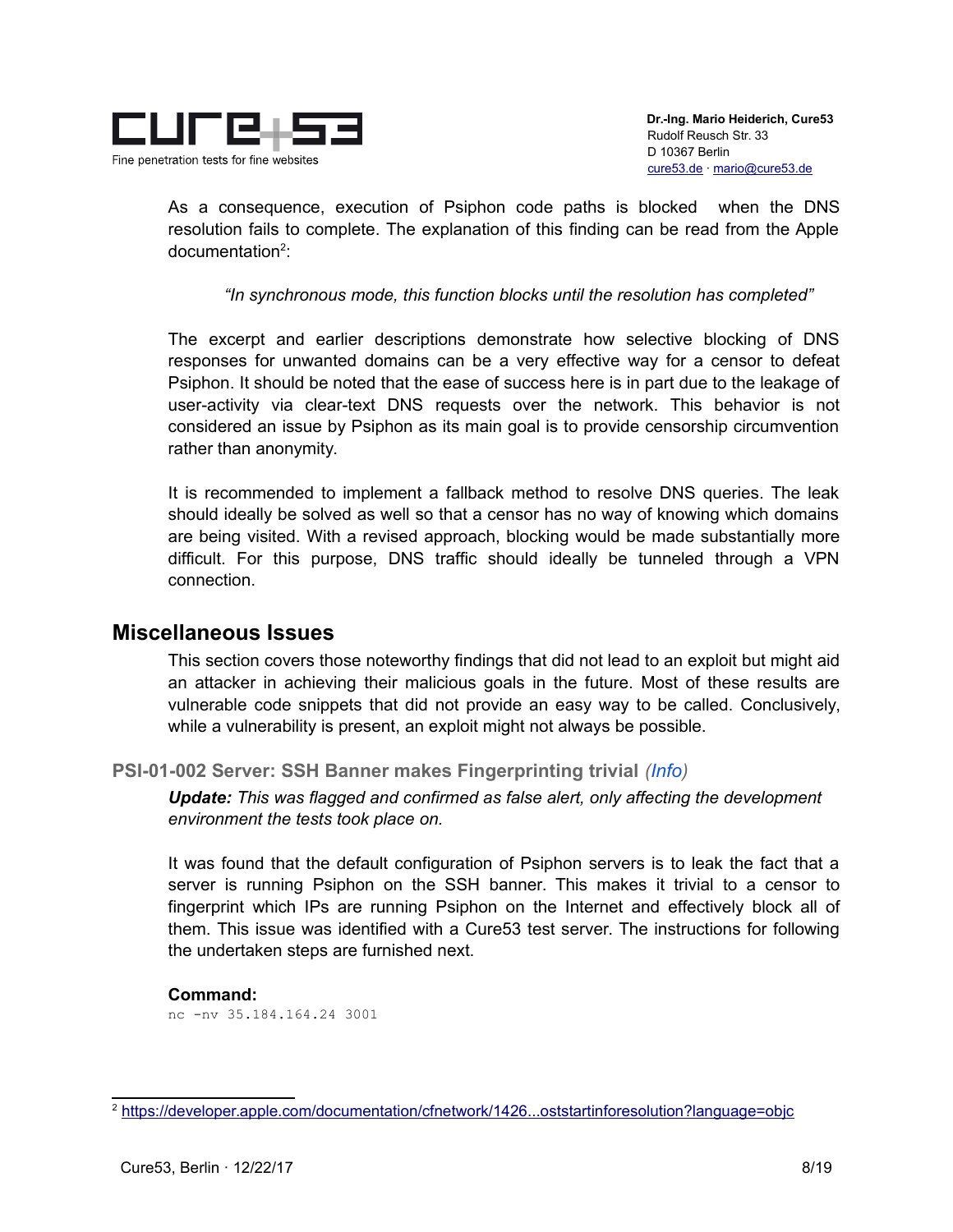

 **Dr.-Ing. Mario Heiderich, Cure53** Rudolf Reusch Str. 33 D 10367 Berlin [cure53.de](https://cure53.de/) · [mario@cure53.de](mailto:mario@cure53.de)

#### **Output:** (UNKNOWN) [35.184.164.24] 3001 (?) open SSH-2.0-Psiphon

The root cause for this issue can be found on the specific file provided below. It appears that this is a known issue that will be addressed in the future. **File:**

*psiphon-tunnel-core/psiphon/server/config.go*

#### **Affected Code:**

// TODO: vary version string for anti-fingerprint sshServerVersion := "SSH-2.0-Psiphon"

It is recommended to set a default inconspicuous SSH server version string to make fingerprinting more difficult.

#### <span id="page-8-0"></span>**PSI-01-003 Browser: "Disable - JavaScript" Feature Bypass** *(Medium)*

*Update: The issue was addressed by removing the feature. Cure53 reviewed the change successfully.*

The Psiphon iOS application presents users with a setting to disable JavaScript while browsing the web. Factually the iOS app does not really disable JavaScript but instead adds a *Content-Security-Policy* header with the *script-src 'none'* content in hopes of restricting script execution. Although this seems like a simple and straightforward way to disable JavaScript, a website can include a meta tag to execute JavaScript despite CSP's presence.

#### **File:**

*endless-*

*master/External/JiveAuthenticatingHTTPProtocol/JAHPAuthenticatingHTTPProtocol.m*

#### **Code:**

```
BOOL disableJavascript = [[NSUserDefaults standardUserDefaults]
boolForKey:kDisableJavascript];
if (disableJavascript) {
CSPheader = @"script-src 'none';";
```
}

#### **Proof-of-Concept:**

```
<html><head>
<meta http-equiv="refresh" content="3; 
URL=data:text/html,<script>alert(1337)</script>">
</head>
```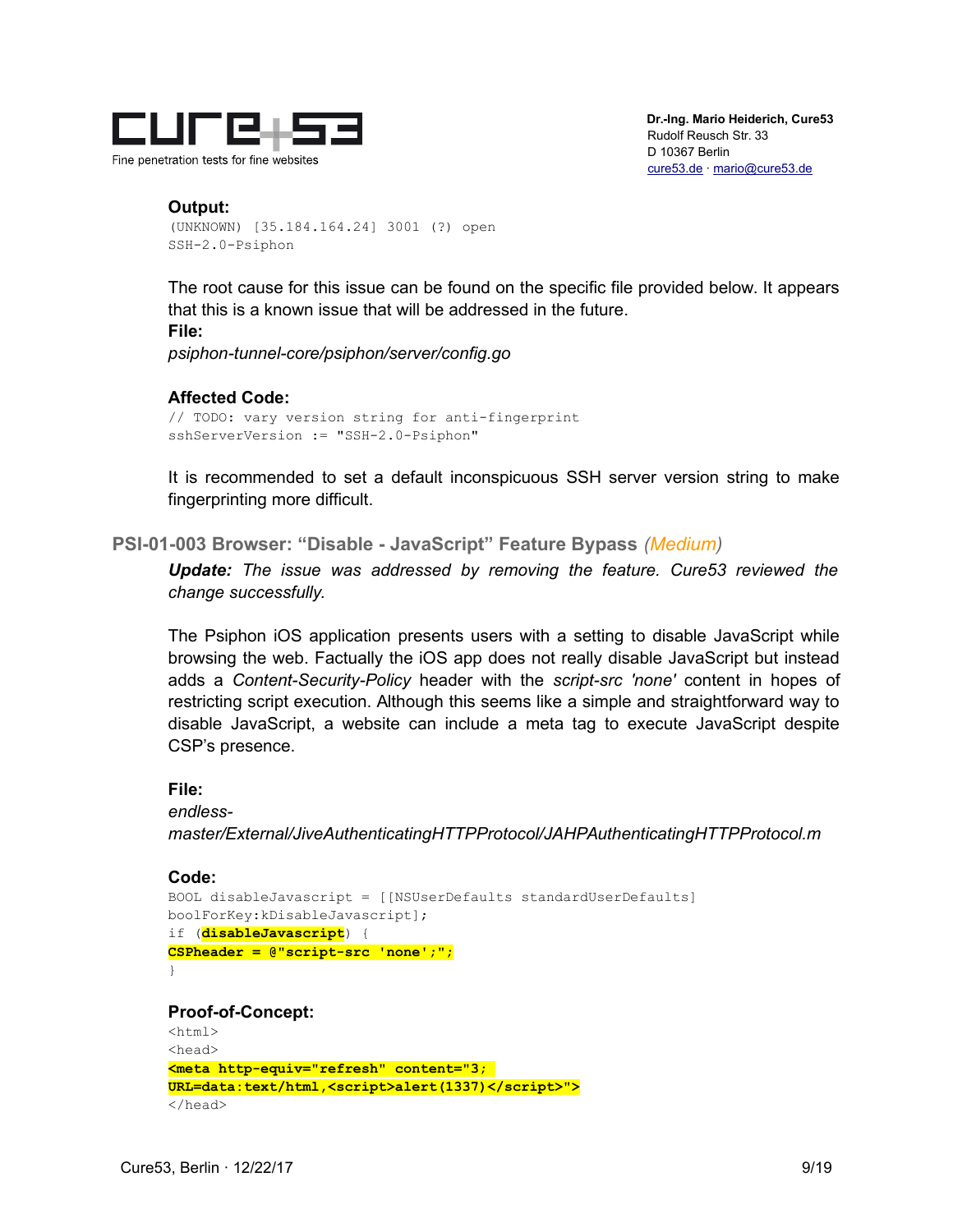

<body> <h1>wait 3 seconds for an alert</h1> <script>alert(1)</script>

#### **Steps to reproduce:**

- Open the Psiphon app;
- Go to *Settings -> Privacy > Disable JavaScript;*
- Open the PoC;
- The code *alert(1)* will not be executed but, after three seconds, a redirect to the *data:uri* will happen;
- This will execute *alert(1337)* as the CSP rules are not applied.

As the iOS app already adds a JavaScript file for all loaded web pages, it is recommended to enforce that this file is loaded at the top of the page. Any meta tags specifying a redirect via JavaScript should be removed. The current behavior could lead to race conditions. Therefore, consideration should be given to filtering any HTML response for meta redirects as soon as JavaScript is disabled. Another advisable strategy would be to implement a HTML filter such as DOMPurify<sup>[3](#page-9-1)</sup>. This would make it possible for HTML to be categorically filtered prior to being presented to the user. As a result it can be made sure that with the combination of CSP and filtered HTML, the chances for a bypass are minimized.

#### <span id="page-9-0"></span>**PSI-01-004 Browser: Popup Blocker Bypass via endlessipc:// Handler** *(Low)*

The Psiphon app intercepts certain HTTP requests to be able to implement applicationspecific URL protocol handlers. One of these handlers is called "*endlessipc://*" and implements different functionalities based on the domain part of the URL. One of these functions is called "*window.open*" and, as the name suggests, it opens a new tab. The functionality can be invoked either through frames, links, or top-level navigations via JavaScript.

To protect users from malicious pop-ups, which is a standard for browsers, the app checks the *navigationType* of a new HTTP request for *UIWebViewNavigation-TypeLinkClicked*.. This should indicate that the user has actually clicked a link. It was discovered, however, that it is possible to use JavaScript to emulate the click of a link, therefore bypassing the pop-up blocker without any user-interaction. Although this does not lead to a severe vulnerability, it is possible to spam the app with new tabs until it crashes.

#### **Proof-of-Concept:**

<!DOCTYPE html> <body> <script>

<span id="page-9-1"></span><sup>3</sup> <https://github.com/cure53/DOMPurify>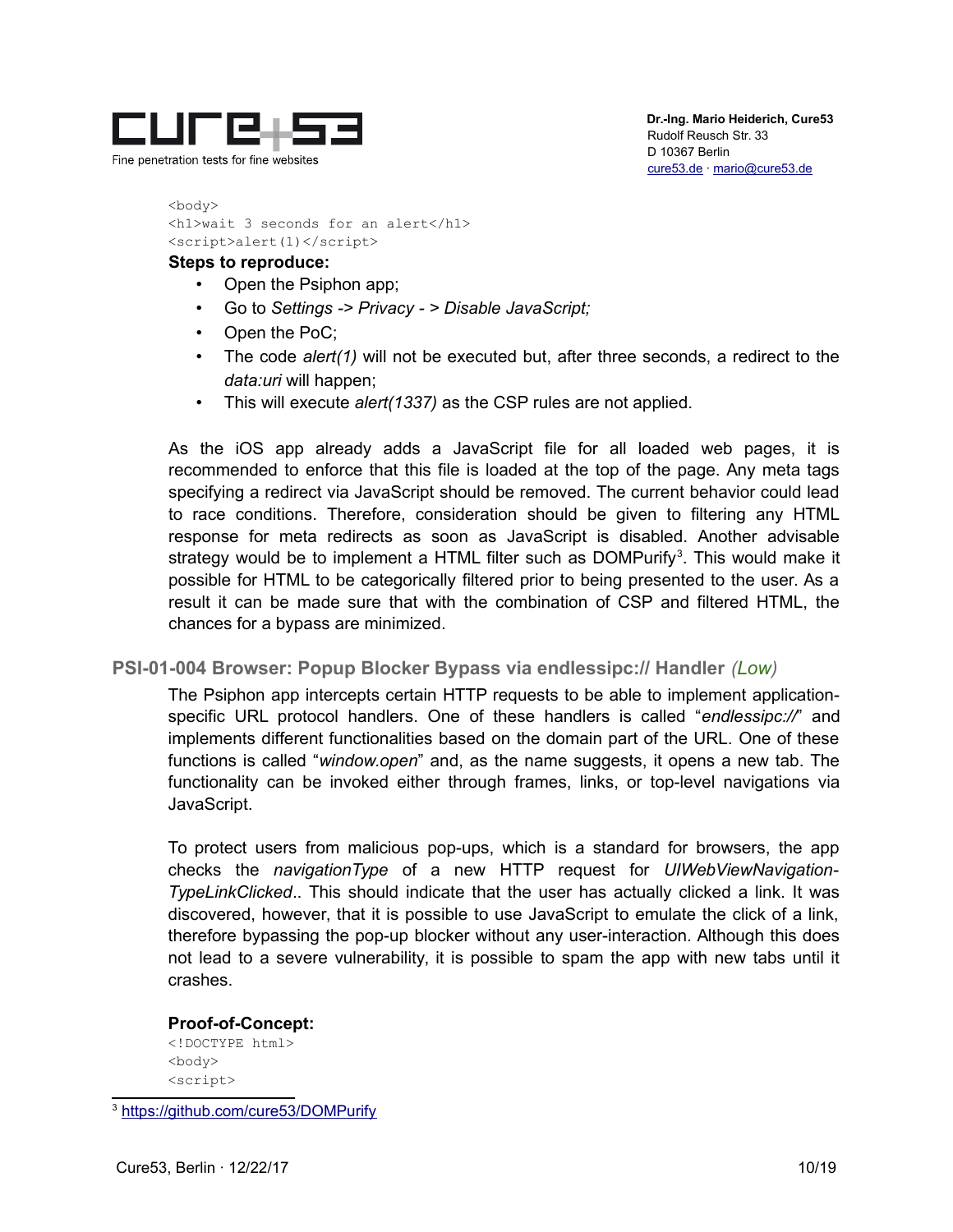

```
for (a=0; a<100; a++){
el = document.createElement("a");
el.href = "endlessipc://window.open/?https://cure53.de";
document.body.appendChild(el);
el.click();
}
</script>
```
#### **Steps to reproduce:**

- 1. Store the PoC on your webserver;
- 2. Open the PoC inside the Psiphon app;
- 3. The HTML page will open one hundred tabs, thus crashing the app without userinteraction.

#### **File:**

*endless-master/Endless/WebViewTab.m*

#### **Affected Code:**

```
else if ([action isEqualToString:@"window.open"]) {
 /* only allow windows to be opened from mouse/touch events, like a normal 
browser's popup blocker */
 if (navigationType == UIWebViewNavigationTypeLinkClicked) {
  NSURL *newURL = [NSURL URLWithString:value];
  WebViewTab *newtab = [[[AppDelegate sharedAppDelegate] webViewController] 
addNewTabForURL:newURL];
  newtab.openedByTabHash = [NSNumber numberWithLong:self.hash];
  [self webView: webView callbackWith:@""];
```
It is recommended consider disabling the *endlessipc:// window.open/* functionality. iOS currently does not offer different *navigationType* for user- or JavaScript-initiated clicks which therefore cannot be distinguished. It could be possible to use client-side JavaScript to overwrite a "*click*" handler of all *HTMLAnchorElements* but it would not add any additional security as the website's JavaScript could either remove or bypass this protection without much effort.

#### <span id="page-10-0"></span>**PSI-01-006 Browser: WebView HTML Leaks reveal User IPs** *(Medium)*

It was found that a censor may be able to accurately fingerprint and block a great number of Psiphon servers, leveraging HTML leaks in the iOS browser's webview. A malicious government could accomplish this with crafted HTML on a popular website. Alternatively, it could be possible to entice Psiphon users into visiting an attackercontrolled website. When a Psiphon user visits such a page, their real IP will be leaked to the censor. From there it is possible to correlate the received leaks with the established TCP connections for that origin's IP. Therefore, it is not difficult to acquire a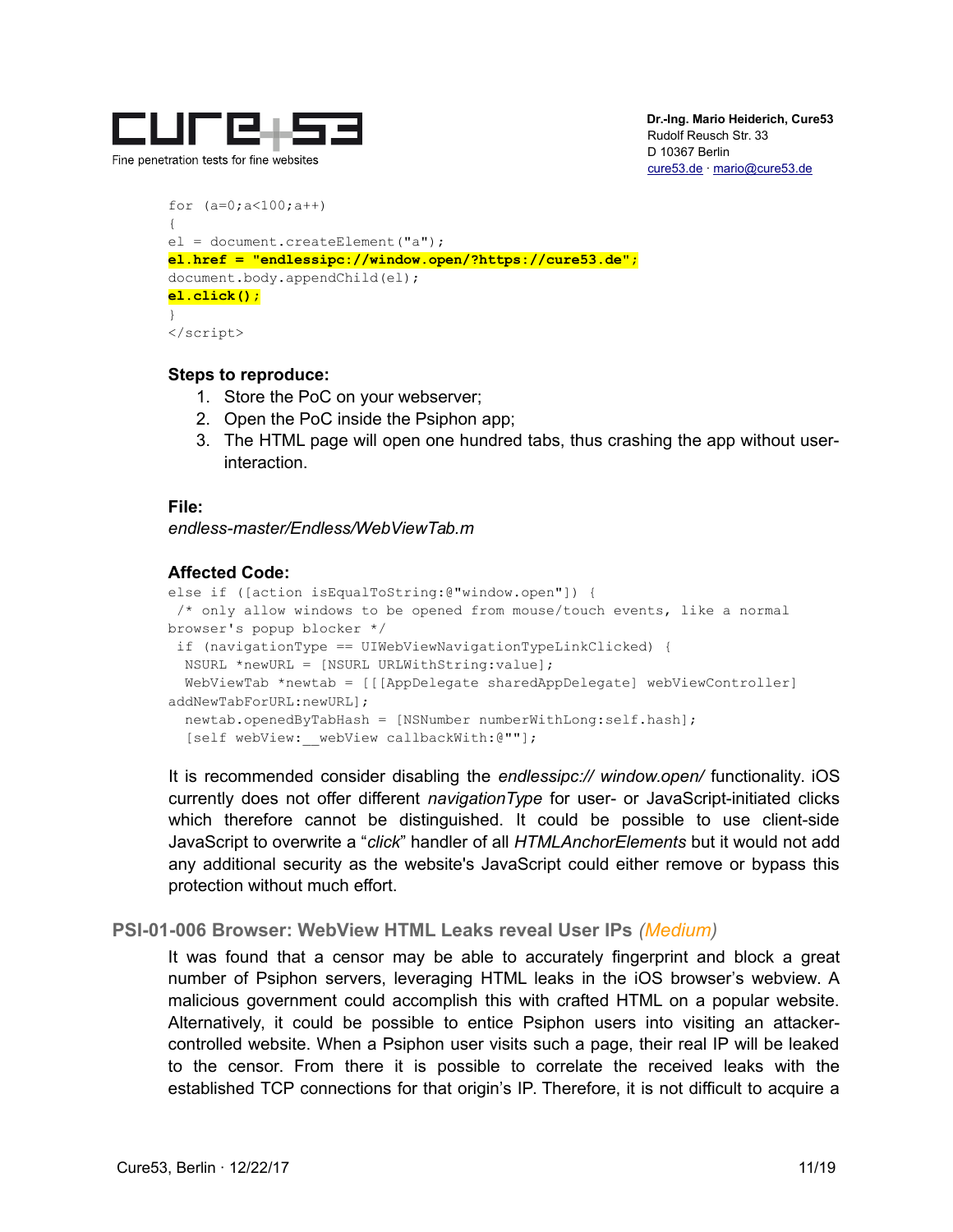

very low false-positive rate for this process and determine which ones of the established obfuscated connections belong to the Psiphon servers.

Once Psiphon servers are made known, blocking them does not pose a challenge. This effectively defeats the censorship circumvention promises that Psiphon offers. A censor can further reduce the false-positives by tricking users into visiting the crafted website via the Psiphon Browser URL handlers. Implementing this attack provides censors with some assurance that the targeted users will indeed open the URL with the Psiphon iOS browser. The following HTML tag is sufficient to trigger the opening of the Psiphon app with an attacker-controlled URL.

#### **HTML:**

<img src="**endlesshttps://**cure53/exchange/962431725424/test.php" />

To determine possible HTTP leaks, a dedicated Github project was used at [https://github.com/cure53/HTTPLeaks/blob/master/leak.html.](https://github.com/cure53/HTTPLeaks/blob/master/leak.html)

Successful leaks encompassed:

- */video-src*
- */video-source-src*
- */audio-source-src*

#### **Simplified test case:**

<video src="https://cure53.de/video-src">

```
<video controls>
<source src="https://cure53.de/video-source-src" type="video/mp4">
</video>
```

```
<audio controls>
<source src="https://cure53.de/audio-source-src" type="video/mp4">
</audio>
```
The following Proof-of-Concept contains the HTML tags which will send a request outside of the Psiphon tunnel. Additionally, a cookie called *psiphon\_tracking* was here set with a random value. This resulted in the leaks sending the cookie along, with the same tracking ID, outside of the Psiphon tunnel. It can be inferred that the Psiphon's promise about protecting a user from stolen cookies on an insecure WiFi has been broken.

**PoC:** <https://cure53/exchange/962431725424/test.php>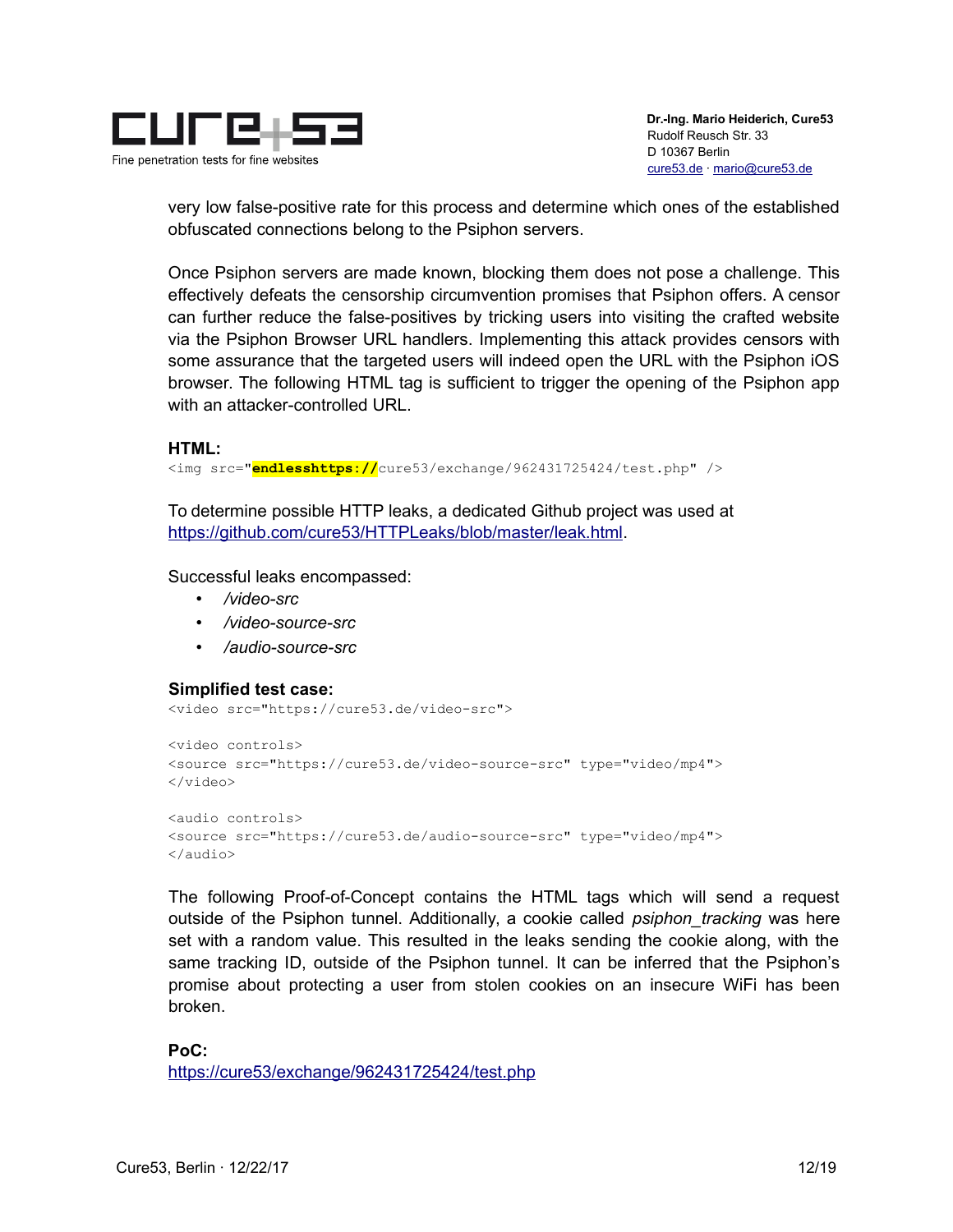

 **Dr.-Ing. Mario Heiderich, Cure53** Rudolf Reusch Str. 33 D 10367 Berlin [cure53.de](https://cure53.de/) · [mario@cure53.de](mailto:mario@cure53.de)

#### **Code:**

```
<?php
setcookie('psiphon tracking', rand(0, 99999999), time() + (86400 * 30), "/");
?>
<!DOCTYPE html>
<body>
<h1>This test case shows that video and audio related resources are fetched with
the users real ip</h1>
<video src="https://cure53.de/video-src">
<video controls>
<source src="https://cure53.de/video-source-src" type="video/mp4">
</video>
<audio controls>
<source src="https://cure53.de/audio-source-src" type="video/mp4">
</audio>
```
#### **Request:**

```
GET /video-poster-2 HTTP/1.1
Host: cure53.de
Accept-Language: en-us
X-Playback-Session-Id: A0A59952-5452-44A6-ABAA-63DE9EBE8A21
Cookie: psiphon_tracking=26627618
Range: bytes=0-1
Accept: */*
User-Agent: Mozilla/5.0 (iPhone; CPU iPhone OS 9_3_3 like Mac OS X) 
AppleWebKit/601.1.46 (KHTML, like Gecko) Version/9.0 Mobile/13G34 
Safari/601.1.46/5058156304
Referer: https://cure53/exchange/962431725424/test.php
Connection: close
```
It is recommended to deploy a secure default configuration that avoids HTML leaks. This can be achieved by implementing a client-side HTML filtering by, for instance, using the DOMPurify tool. This JavaScript module can be used to sanitize a HTML string and then safely load it into the DOM. The DOMPurify is additionally highly configurable, allowing to block certain HTML tags, whitelist certain attributes, or even permit specific tags which are normally filtered. In combination with the currently deployed "Disable JavaScript" feature, it would allow the Psiphon app to have a more robust and more fine-grained restriction for any web page in place.

#### <span id="page-12-0"></span>**PSI-01-007 Browser: Psiphon User Agent leaks via Image Download** *(Low) Update: This issue has been fixed and the fix was reviewed by Cure53*

The Psiphon iOS Webview defines a default iOS safari *"User-Agent"* for any HTTP request transmitted. This ensures that the presence of the Psiphon app is not leaked to a web server via the HTTP header of the *"User-Agent"*. It was discovered that the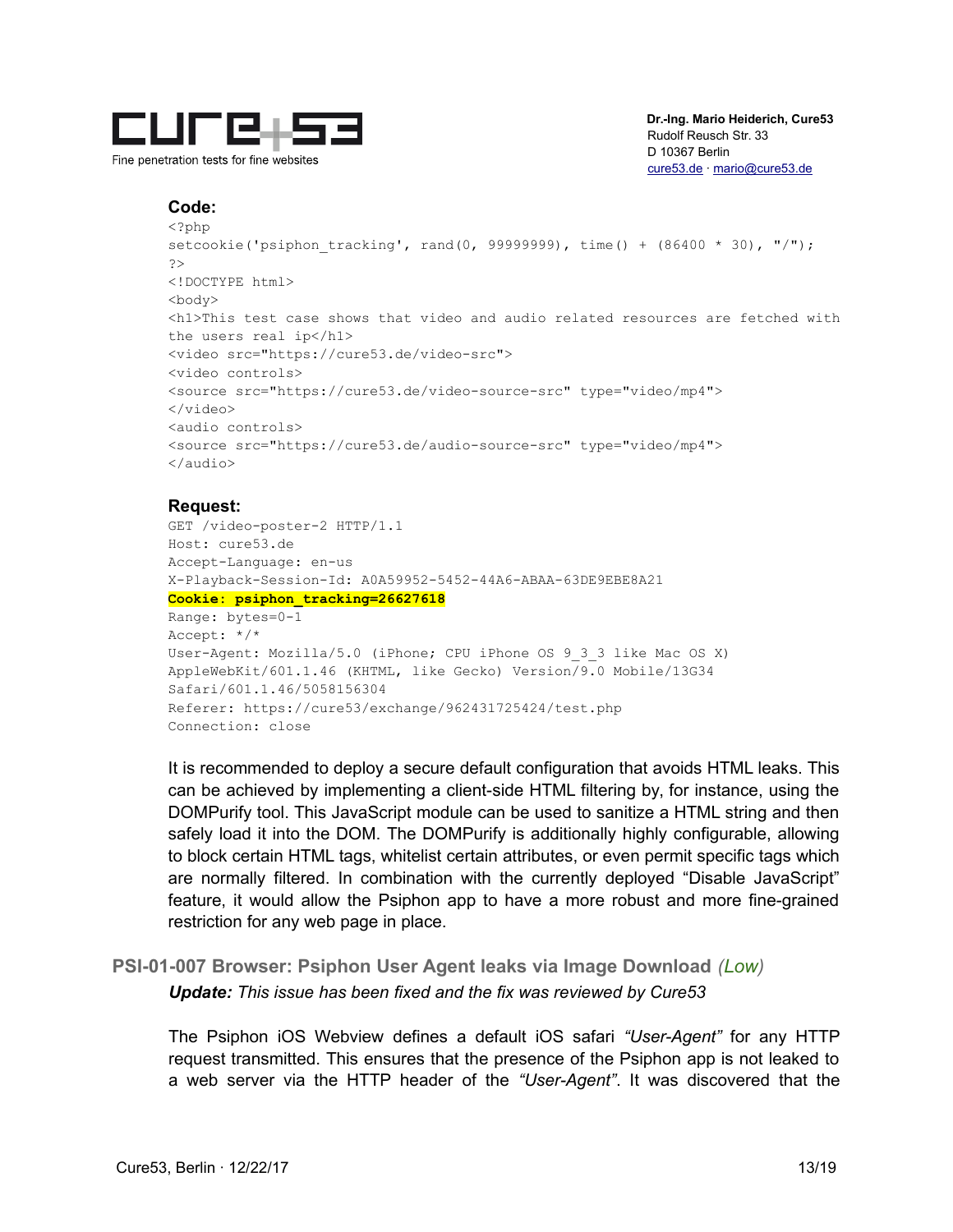

*"Download image"* feature triggers HTTP requests for which *"User-Agent"* contain Psiphon information, therefore leaking the presence of the app.

As described in [PSI-01-006,](#page-10-0) the permissive setting allows for Psiphon users to be identified and reduces the likelihood of false positives. The leak occurs as the application relies on the *"dataWithContentsOfURL"* function to retrieve the images. This type of content prevents setting a custom HTTP header.

#### **Steps to reproduce:**

- Open a web page which loads an image via an *img* tag;
- Keep pressing on the image with a finger until a *Menu* pop ups;
- Click "*Download image*";
- The triggered HTTP request will contain the following "*User-Agent*":

```
GET /picture.jpg HTTP/1.1" 200 51132 "-" "Psiphon/1013 CFNetwork/758.4.3 
Darwin/15.5.0
```
#### **File:**

*endless-master/Endless/WebViewTab.m*

#### **Affected Code:**

```
UIAlertAction *saveImageAction = [UIAlertAction 
actionWithTitle:NSLocalizedString(@"Save Image", @"Action title for long press 
on image dialog") style:UIAlertActionStyleDefault handler:^(UIAlertAction 
*action)
{
[self requestAuthorizationWithRedirectionToSettings];
NSURL *imgurl = [NSURL URLWithString:img];
[JAHPAuthenticatingHTTPProtocol temporarilyAllow:imgurl];
NSData *imgdata = [NSData dataWithContentsOfURL:imgurl];
```
It is recommended to implement the *"Download image"* feature with the *"NSMutableURLRequest"* function. "*NSMutableURLRequest"* is already used in the Psiphon app for certain features as it allows to set default headers for a HTTP request. With this approach the *"User-Agent"* leak would be eliminated.

#### <span id="page-13-0"></span>**PSI-01-008 Browser: IP Leaks via Links to external Apps** *(Low)*

The Psiphon application intercepts certain HTTP requests before they are passed to the operating system. However, it does not enforce any rules for the allowed URLs. This behavior permits using iOS default URL schemes to open an external app from a Psiphon-rendered HTML page without any user-interaction. The opened app will send requests outside the Psiphon application and this behavior can be exploited in a similar way as described in **PSI-01-006**. Notably, it leaks the real IP address of a Psiphon user.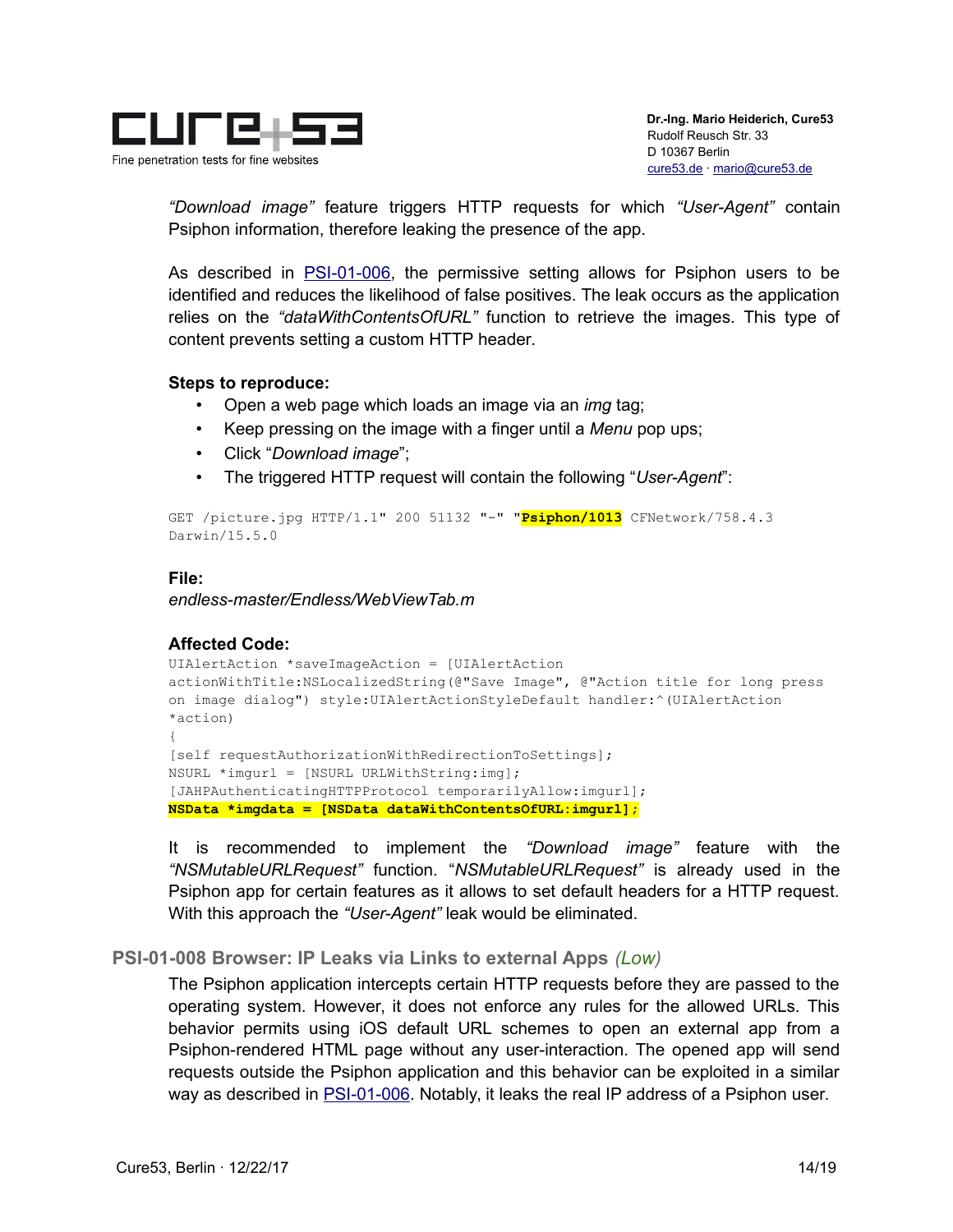

The following example depends only on the *map* feature of iOS to open the external maps application, yet iOS defines more default URL schemes<sup>[4](#page-14-1)</sup>.

#### **Steps to reproduce:**

1. Specify the following HTML tag in a HTML page :

```
<iframe src="http://maps.apple.com/?
q=Mexican+Restaurant&sll=50.894967,4.341626&z=10&t=s"></iframe>
```
- 2. Load the web page inside the Psiphon app.
- 3. The [http://maps.apple.com](http://maps.apple.com/) URL will automatically trigger the start of the iOS "*Maps*" app.
- 4. This will trigger an external request outside of the Psiphon app

It is recommended to modify the currently deployed *"shouldStartLoadWithRequest"* function and implement a check for the loaded URLs able to trigger the opening of external apps. Although it is impossible have awareness of all possible URLs handled by external apps, it is highly recommended to block iOS default URL schemes<sup>[5](#page-14-2)</sup> as well as any protocol handlers unknown to the Psiphon app. While this approach cannot block all of the possible external app requests, it adds additional security layer for the Psiphon application deployed on a default iOS system.

#### <span id="page-14-0"></span> **PSI-01-009 Server: Psiphon Server list world readable** *(Info)*

It was discovered that certain server lists are world readable. This list contains 216 Psiphon servers and their corresponding configurations. If a malicious actor was to get access to this file it would be a trivial task to create an ACL or signature for their infrastructure, In other words blocking the servers and services published on that server list would not pose a challenge.

A clear recommendation here is to limit access to the server list. The aim is for attackers to require more time and skill when seeking out to get hold of the actual list. A tokenbased working scheme based on a user- and server-calculated hash could be one approach to achieve this. If the Psiphon binary is disassembled and debugged, it would be possible to access hash or the constructs to the hash, then swiftly proceed to the actual list. However, by implementing a token-based authorization and rotating the hashes regularly, the difficulty would be increased. Under the new premise, a malicious adversary could not get access to the server list without investing considerable time in reversing the binary. For more information about general advice, please see "Protocol Recommendations" section.

<span id="page-14-1"></span><sup>4</sup> [https://developer.apple.com/library/content/featuredarticles...Reference/Introduction/Introduction.html](https://developer.apple.com/library/content/featuredarticles/iPhoneURLScheme_Reference/Introduction/Introduction.html)

<span id="page-14-2"></span><sup>5</sup> [https://developer.apple.com/library/content/featuredarticl...e\\_Reference/Introduction/Introduction.html](https://developer.apple.com/library/content/featuredarticles/iPhoneURLScheme_Reference/Introduction/Introduction.html)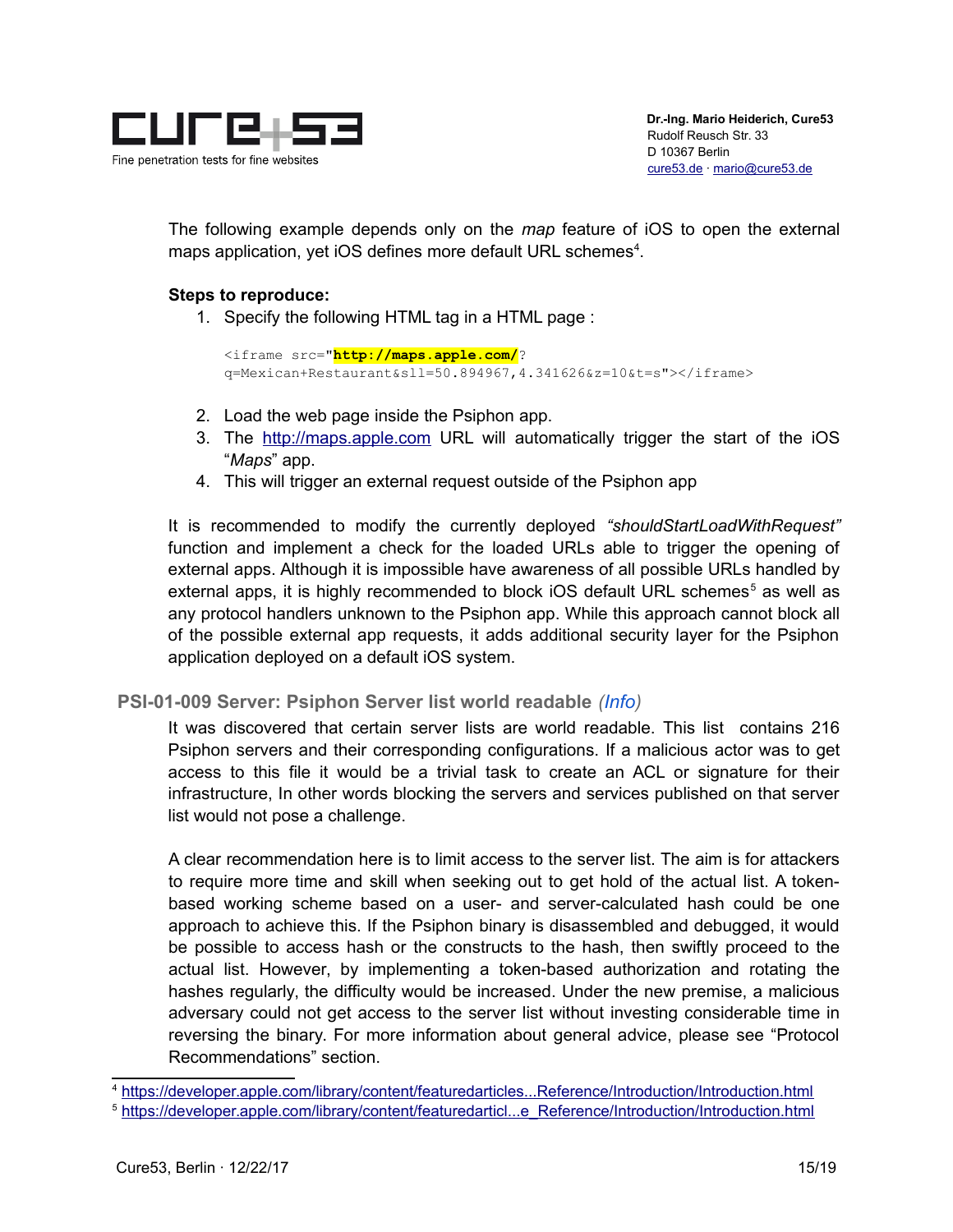

## <span id="page-15-4"></span>**Cryptography-Specific Findings**

Cure53 analyzed the core cryptographic components of Psiphon over the course of three days. As for a general conclusion, it should be emphasized that Psiphon's cryptographic components have been designed and engineered with unusually high quality. Findings pointing to negative outcomes were very much limited. The examined components warranted detailed comments and are thus enumerated under specific subheadings next.

#### <span id="page-15-3"></span>**Cryptographic Primitives**

The core cryptographic primitives used across Psiphon, notably *Chacha20*, *Poly1305*, and *Curve25519,* are all modern and trusted. Not only are these primitives derived from the standard and trusted *Go* implementations, but they also appear to be utilized correctly. In brief, it was impossible to discern any serious issues with the way these primitives are implemented or deployed. Common pitfalls in this realm are successfully avoided by Psiphon.

#### <span id="page-15-2"></span>**Exotic Cryptographic Constructions**

Psiphon employs two rarely-seen cryptographic constructions, namely OpenSSH Handshake Obfuscation and Shamir Secret Sharing for Revealing New Servers. Both were reviewed in this project and the findings are described under the respective subheadings below.

#### <span id="page-15-1"></span>*OpenSSH Handshake Obfuscation*

Psiphon uses the OpenSSH protocol in order to negotiate handshakes with circumvention servers. In order for the handshake to be more resistant to DPI-based blocking attempts, it is disguised as random data using a well-known specification reimplemented in Go.

The implementation appears to be sound and robust. While RC4, a commonly weak encryption system, is used as a stream cipher for purposes of encrypting the initial handshake, it is not likely that this has negative impact on Psiphon's security goals in this instance. A switch to a stream cipher with less biased output, such as Chacha20, could be favorable yet is not necessary.

#### <span id="page-15-0"></span>*Shamir Secret Sharing for Revealing New Servers*

Psiphon uses Shamir secret sharing in order to progressively reveal decryption information for servers, based on a time/usage calculation carried out on the server's behalf. No problems were detected with this implementation.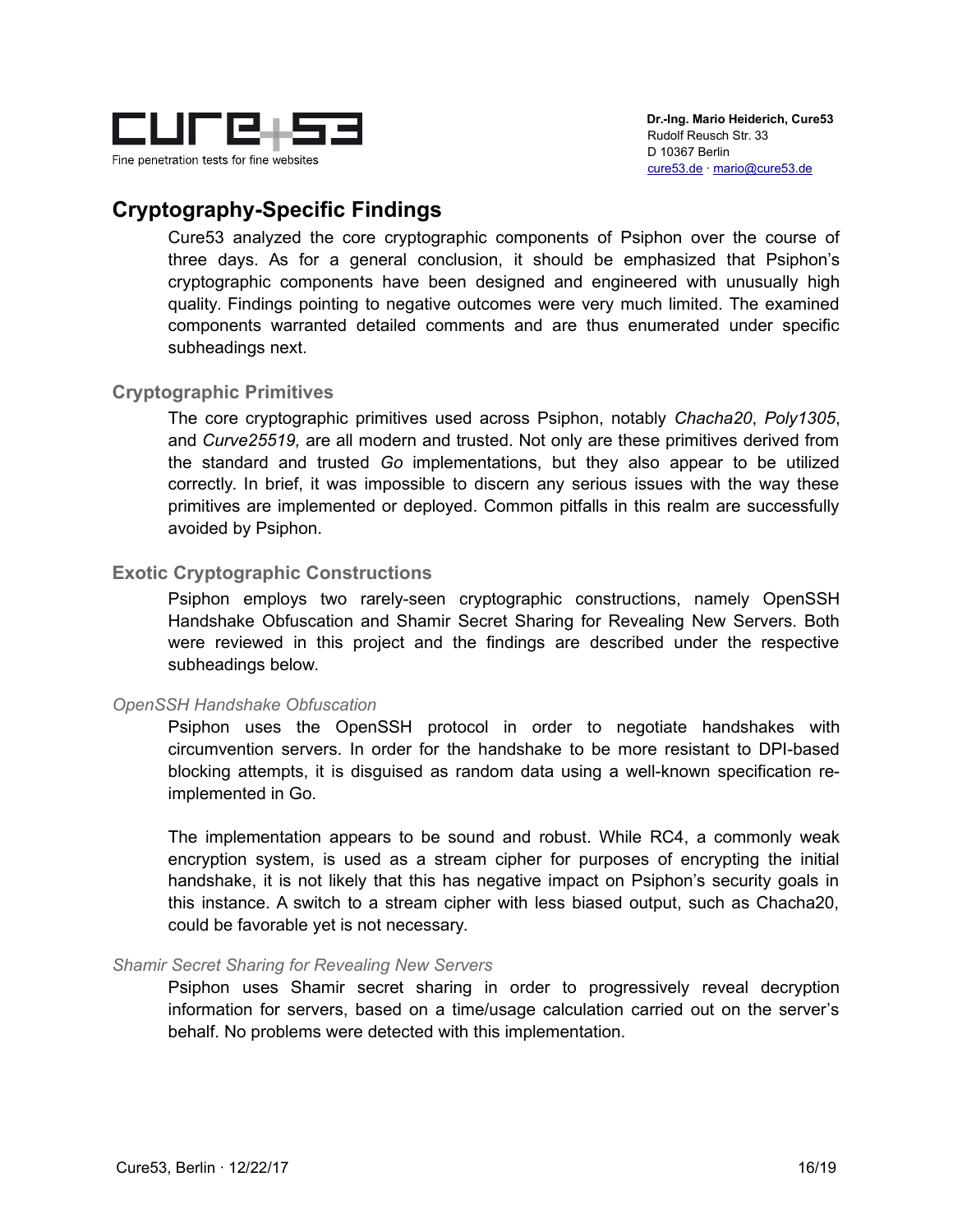

### <span id="page-16-2"></span>**Cryptographic Protocol State and Flow**

Psiphon derives its authentication flow by shipping a client that contains a static signature public key. All sensitive payloads then shipped from the server, be new server addresses or software update information, are then signed with this key. There was only one concern spotted in this realm. Specifically, the setup has all authentication for all Psiphon users centralized in a single signing key pair. Consequently, the compromise of this pair could easily delude users into shifting to an unsafe network space. Similarly, it could potentially lead to a mass malware installation.

#### <span id="page-16-1"></span>**Protocol Recommendations**

Psiphon claims that blocking its server list is impossible without essentially blocking half of the Internet. This is supposed to be based in the list being hosted on a neutral large cloud provider's subdomain which cannot be blocked without the access to vital Internet resources across the web being blocked at the same time. While this premise holds, nothing seems to prevent an attacker from continually refreshing the list. This indicates that the list itself is not blocked, but the individual addresses that figure within it are affected (see [PSI-001-009\)](#page-14-0). This process can be automated and has a capacity to cause significant performance and circumvention roadblocks for Psiphon users globally.

It is proposed to employ a token-based proof of work scheme as a motivating example. This could potentially be used to make the problem more difficult to exploit and can be analyzed in more detail below.

- Upon an initial connection to the Psiphon network, a user is given an identifier of "*u"*.
- Both the server and the client calculate *h = hash(u)*.
- In order to then fetch any server list, the client must first provide a hash *c,* which has a number of initial bits that matches the number of initial bits in *h*. The number of initial bits can be used to set a difficulty level for the proof of work function.

The above proposal is strictly a motivational example. It would presumably require a special authentication protocol to be implemented and carried out over the same cloud provider namespace.

#### <span id="page-16-0"></span>**General Notes**

Cryptographic specification material provided by Psiphon for this test was very much useful yet outdated. It is highly recommended for the Psiphon Inc. to update their specification documents to accurately match the implementation. Discrepancies are present between the two dimensions at the time of writing.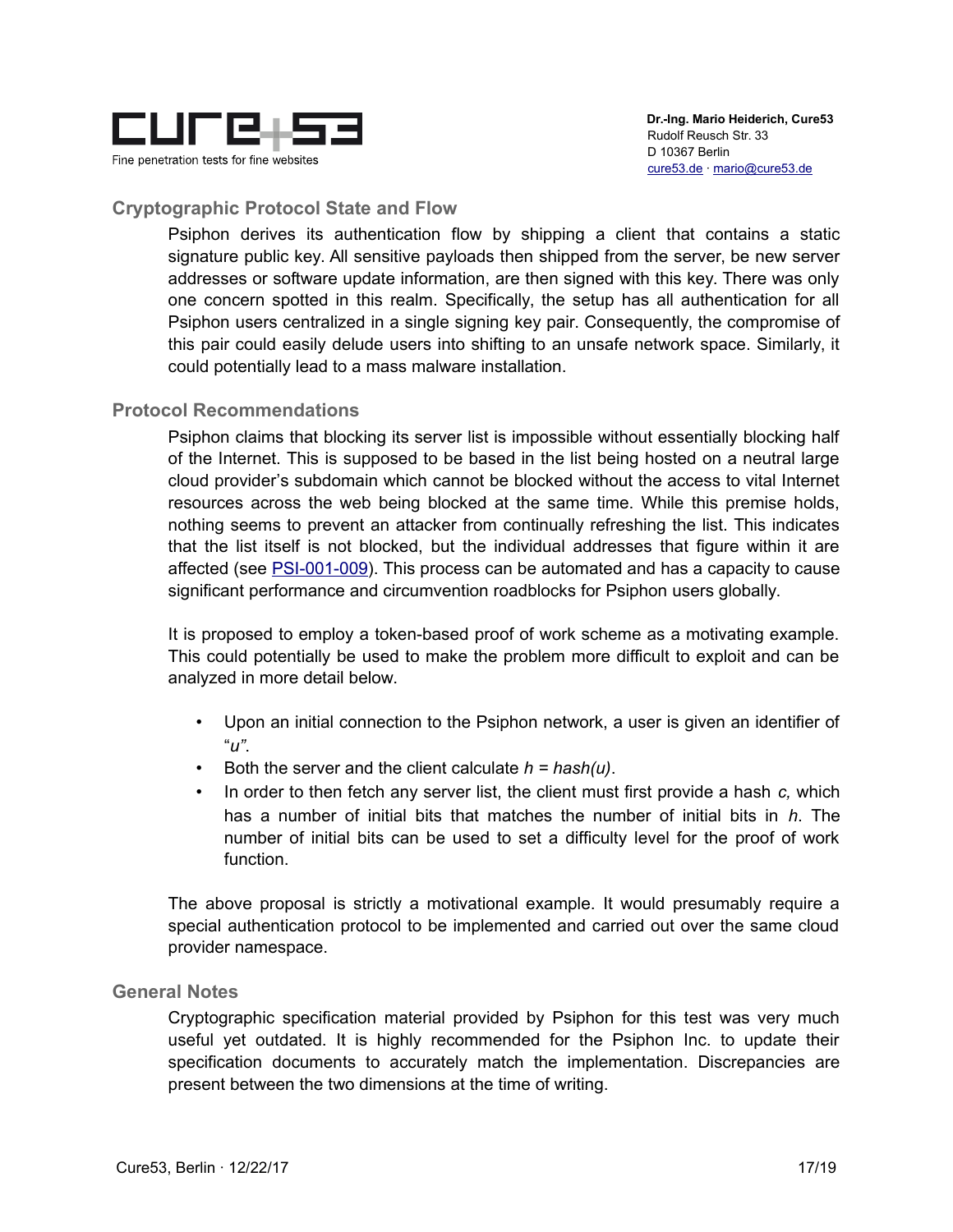

## <span id="page-17-0"></span>**Conclusions**

This Cure53 assessment aimed at addressing numerous security-relevant items within the rather vast scope delineated by the Psiphon. As many as nine Cure53 testers with different skillsets and expertise were engaged in completing this project to achieve the best possible coverage. The team investigated Psiphon for a total of twenty-two days and arrived at a highly positive verdict about security being centrally embedded and maintained to high-standards within the tested project.

The Psiphon maintainers seem to approach security hands-on by delimiting the attack surface at the very core of their project. The threat model is not only very specific and narrow, but it also delivers in terms of relying on very clean and quality-driven code. Keeping security promises appears to be a top-priority for Psiphon, as evidenced by the technical specifications above, as well as a belief that security audits are executed on a regular basis. All these observations indicate maturity of the software development process at Psiphon Inc. It should be emphasized that the Cure53 sought to accomplish ideal coverage in the time permitted for this project. More general information about the covered areas and respective findings will be furnished next.

Psiphon server and client constituted main testing grounds. The Psiphon common code (*/psiphon/common* and */psiphon/server* without */psiphon/server/psinet*) was audited, together with the client/server-components (*/ConsoleClient* and */Server*). While the approach was quite quite-reaching, note that code from non-Psiphon repositories was considered out of scope. Manual inspection revealed no security issues and the quality of code is praiseworthy. This area is in a very good shape, with code characterized with technical savviness and being rooted in readability.

Another item in scope concerned the Psiphon iOS mobile application. The tests in this realm incorporate checks against file-system protections of iOS data on the application. The goal was to determine whether sensitive user-data could be leaked. Traffic analysis was carried out to gauge transport security level and map potential. Additional testing revolved around hardcoded secrets and similar issues, this time aiming to see if the application itself leaks data that might cause trouble for Psiphon Inc. and their users. Further analysis encompassed integration of the crypto core into the mobile app. Efforts proved futile here as Cure53 only discovered items developed and deployed with security in mind.

Next in line was Psiphon Library Glue, for which */MobileLibrary/Android/PsiphonTunnel* and */MobileLibrary/iOS/PsiphonTunnel* mobile components were audited, again following the premise that code from non-Psiphon repositories shall be excluded. No obvious problems were found during this brief inspection.